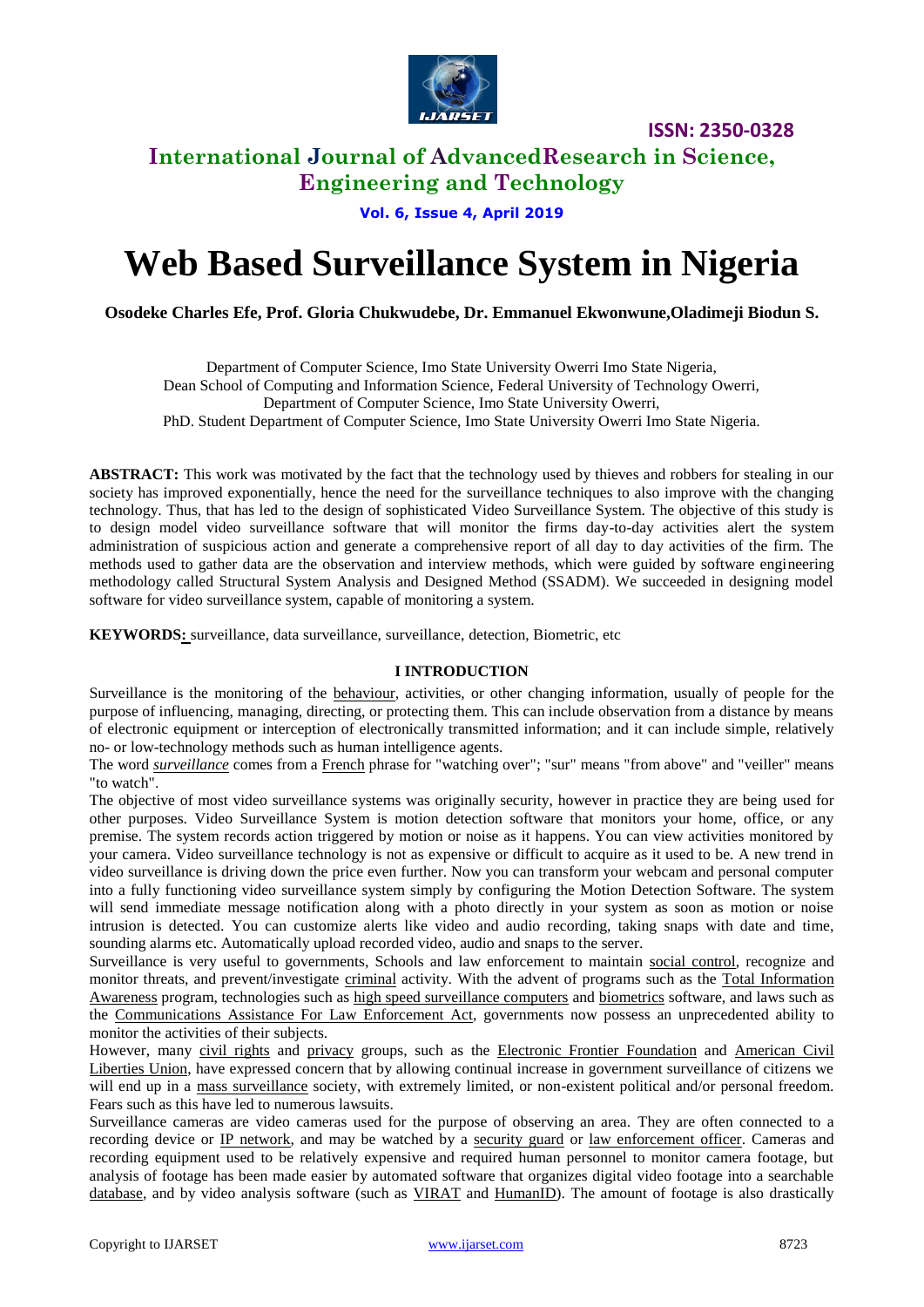

# **International Journal of AdvancedResearch in Science, Engineering and Technology**

### **Vol. 6, Issue 4, April 2019**

reduced by motion sensors which only record when motion is detected. With cheaper production techniques, surveillance cameras are simple and inexpensive enough to be used in home security systems, and for everyday surveillance.

#### **II SIGNIFICANCE OF STUDY**

The current CCTV (Surveillance system) use in Nigeria is a standalone system; which means if you get hold of the system you can destroy the files. This means that if a suspect or a criminal locates the source or location of the system; he or she can destroy the system and there will be no evidence to as who, when and how the crime was committed.

The system design is very expensive for the lower class income earners. With the present CCTV the amount of acquisition, installation and maintenance is on the high side for an average Nigeria who hardly receive his or her salary at the end of the month.So there is need to upgrade to a cheaper and better platform.

The introduction of Video surveillance with web storage application system in the security system of Nigeria will go a long way to overcome the security issues facing most organizations in Nigeria.

However, there are many wonderful reasons to consider a video surveillance system in your environment; this include:

- 1. Reduce and prevent theft
- 2. It carries out real time monitoring
- 3. Resolve Business disputes
- 4. Provides evidence for investigation
- 5. it leads to employees productivity, etc

#### **III LITERATURE REVIEW**

This chapter explains Video Surveillance, Surveillance, motion detection and object monitoring systems. It review other authors work on surveillance system.

Until the mid-eighties, the deployment of CCTV systems had largely been limited to private spaces (Hempel 2001)[7]. The appearance of these systems in settings typically considered 'public' is a more recent phenomenon; and, it is one which occurred with considerable alacrity in many countries. A diverse array of aims and objectives have motivated the introduction of CCTV into public spaces including: public safety, deterrence, enhanced detection and increased response times. In the contemporary context, the predominant uses of CCTV in public spaces are in the management of risks, traffic jams, fire, accidents and crime prevention (Hempel 2001).

Video surveillance or closed-circuit television (CCTV) has become widely used in many parts of the world. Although its potential applications include detecting, investigating, and reducing fear of crime, empirical research has mainly focused on its use in crime prevention (Welsh & Farrington, 2008)[19]. The most frequently cited mechanism through which video surveillance may deter crime is its potential effect on the perceived certainty of punishment (Piza, Caplan, Kennedy, & Gilchrist, 2015)[13]. However, there are methodological problems associated with demonstrating a causal relationship between surveillance cameras and crime (Stutzer & Zehnder, 2013)[1]. It requires, among other things, the use of a control condition to estimate the counterfactual situation in which video surveillance was not introduced. Unfortunately, evaluations of public area surveillance interventions have often used weak research designs, sometimes lacking controls entirely (Welsh, Peel, Farrington, Elffers, & Braga, 2011)[18].

#### **IV ORIGIN OF SURVEILLANCE**

In recent years, with the latest technological advancements, off-the-shelf cameras became vastly available, producing a huge amount of content that can be used in various application areas. Among them, visual surveillance receives a great deal of interest nowadays. Until recently, video surveillance was mainly a concern only for military or large-scale companies. However, increasing crime rate, especially in metropolitan cities, necessitates taking better precautions in security-sensitive areas, like country borders, airports or government offices. Even individuals are seeking for personalized security systems to monitor their houses or other valuable assets.

Old-fashioned security systems were vastly relying on human labour instead of system hardware. As a result, detection and assessment of threat was limited with the concentration of the human operator. Additionally, area under surveillance may be too large to be monitored by a few operators and number of cameras may exceed their monitoring capability. This situation forces the use of more personnel, which makes it even a more expensive task in an era of technological equipment's' being much cheaper than the human resource.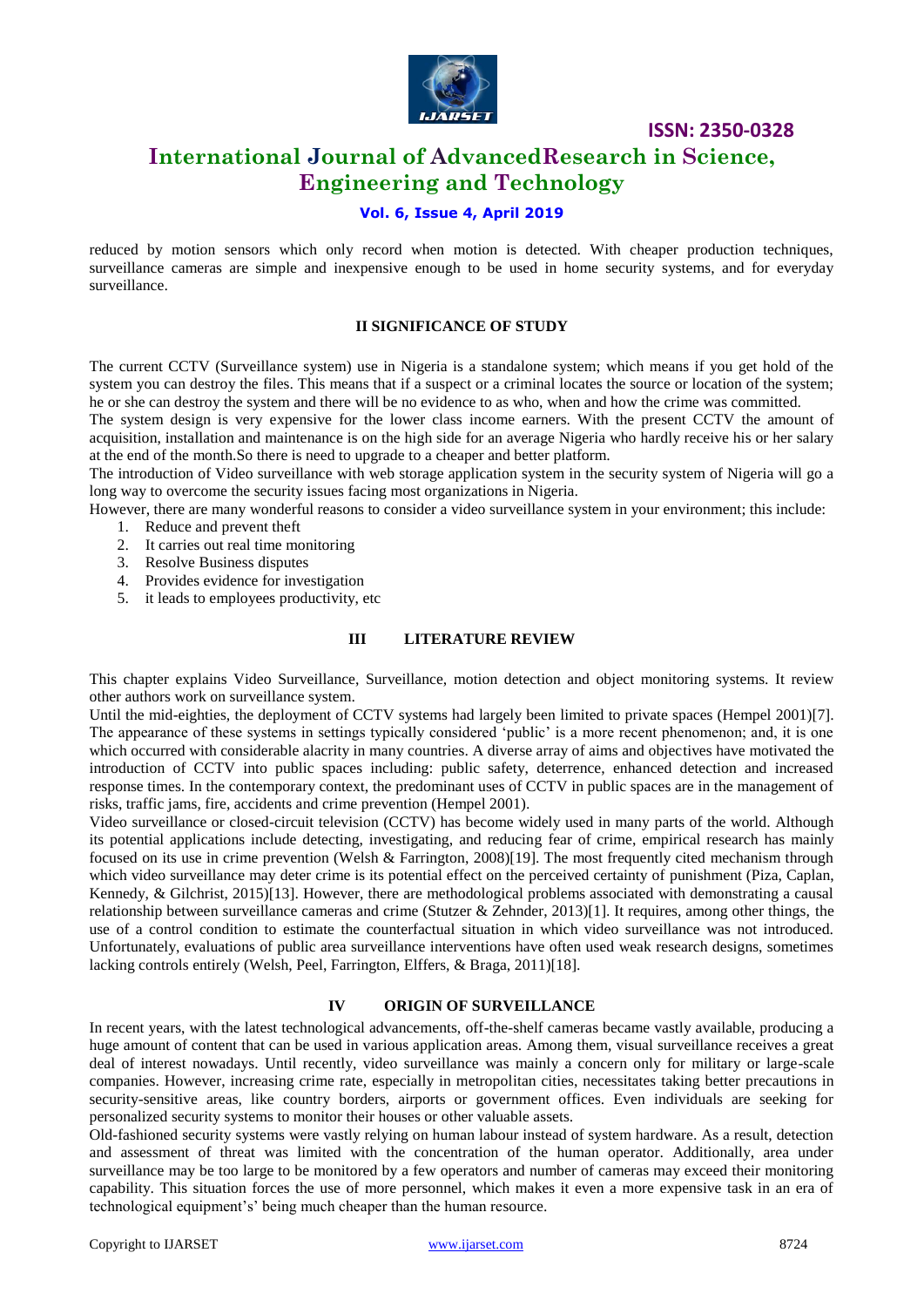

# **International Journal of AdvancedResearch in Science, Engineering and Technology**

## **Vol. 6, Issue 4, April 2019**

The sole answer for this increasing demand for personal and societal security is automation. The vast amount of data acquired from video imagery should be analyzed by an intelligent and useful autonomous structure. This intelligent system should have the capacity to observe the surrounding environment and extract useful information for subsequent reasoning, like detecting and analyzing the motion, or identifying the objects entering the scene.

Besides, monitoring should be done 24-hours-a-day, without any interruption. This sort of a system will achieve the surveillance task more accurately and effectively, saving a great amount of human effort.

### **V VIDEO SURVEILLANCE**

Video surveillance applications are interested in the real-time observation of humans or vehicles in some environment (indoor, outdoor, or aerial), leading to a description of the activities of the objects within the environment. A complete video surveillance system typically consists of foreground segmentation, object detection, object tracking, human or object analysis, and activity analysis.

KidRooms [1996][10] surveillance is a tracking system based on "closed world regions." These are regions of space and time in which the specific context of what is in the regions is known. These regions are tracked in real-time domains where object motions are not smooth or rigid and where multiple objects are interacting. It was one of the first multi-persons; fully automated, interactive, narrative environment ever constructed using non-encumbering sensors.

Rehg *et al.* [1997][9] developed Smart Kiosk to detect and track people in front of a kiosk. It uses both colour information, face detection, and stereo information for detection. However, when people are very close to the kiosk, it can only track a single person.

Olson[2011][17] developed a general purpose system for moving object detection and event recognition. They detected moving objects using change detection and tracked them using first-order prediction and nearest-neighbour matching. It is designed for indoor surveillance and it cannot handle small motions of background objects. It is a single person tracking system.

The distributed surveillance system consists of a collection of mobile and stationary sensor systems designed to detect, classify and track moving objects in the environment in real-time. Object Video VEW (Video Early Warning) product detects objects in real-time video and determines basic activity information such as object type (human, vehicles, etc) object trajectory, and interactions with other objects. Recently, Duque *et al. [2007][3]*presented a video surveillance system (OBSERVER) that detects and predicts abnormal behaviours aiming at the intelligent surveillance concept.

#### **VI TYPES OF SURVEILLANCE**

#### **A COMPUTER SURVEILLANCE**

The vast majority of computer surveillance involves the monitoring of [data](http://en.wikipedia.org/wiki/Data_mining) and [traffic](http://en.wikipedia.org/wiki/Traffic_analysis) on the [Internet.](http://en.wikipedia.org/wiki/Internet) In the Nigeria for example, under the Nigeria Communication Commission Act, all phone numbers are required to be available for unimpeded real-time monitoring by Federal law enforcement agencies.

There is far too much data on the Internet for human investigators to manually search through all of it. So automated Internet surveillance computers sift through the vast amount of intercepted Internet traffic and identify and report to human

Computers can be a surveillance target because of the personal data stored on them. If someone is able to install software, such as the FBI'[sMagic Lantern](http://en.wikipedia.org/wiki/Magic_Lantern_(software)) and [CIPAV,](http://en.wikipedia.org/wiki/CIPAV) on a computer system, they can easily gain unauthorized access to this data. Such software could be installed physically or remotely.

# **B TELEPHONE SURVEILLANCE**

The official and unofficial tapping of telephone lines is widespread. In Nigeria for instance, the Nigeria Communication Commission (NCC) requires that all telephone and VoIP communications be available for real-time wiretapping by Federal law enforcement and intelligence agencies.

Human agents are not required to monitor most calls. [Speech-to-text](http://en.wikipedia.org/wiki/Speech-to-text) software creates machine-readable text from intercepted audio, which is then processed by automated call-analysis programs.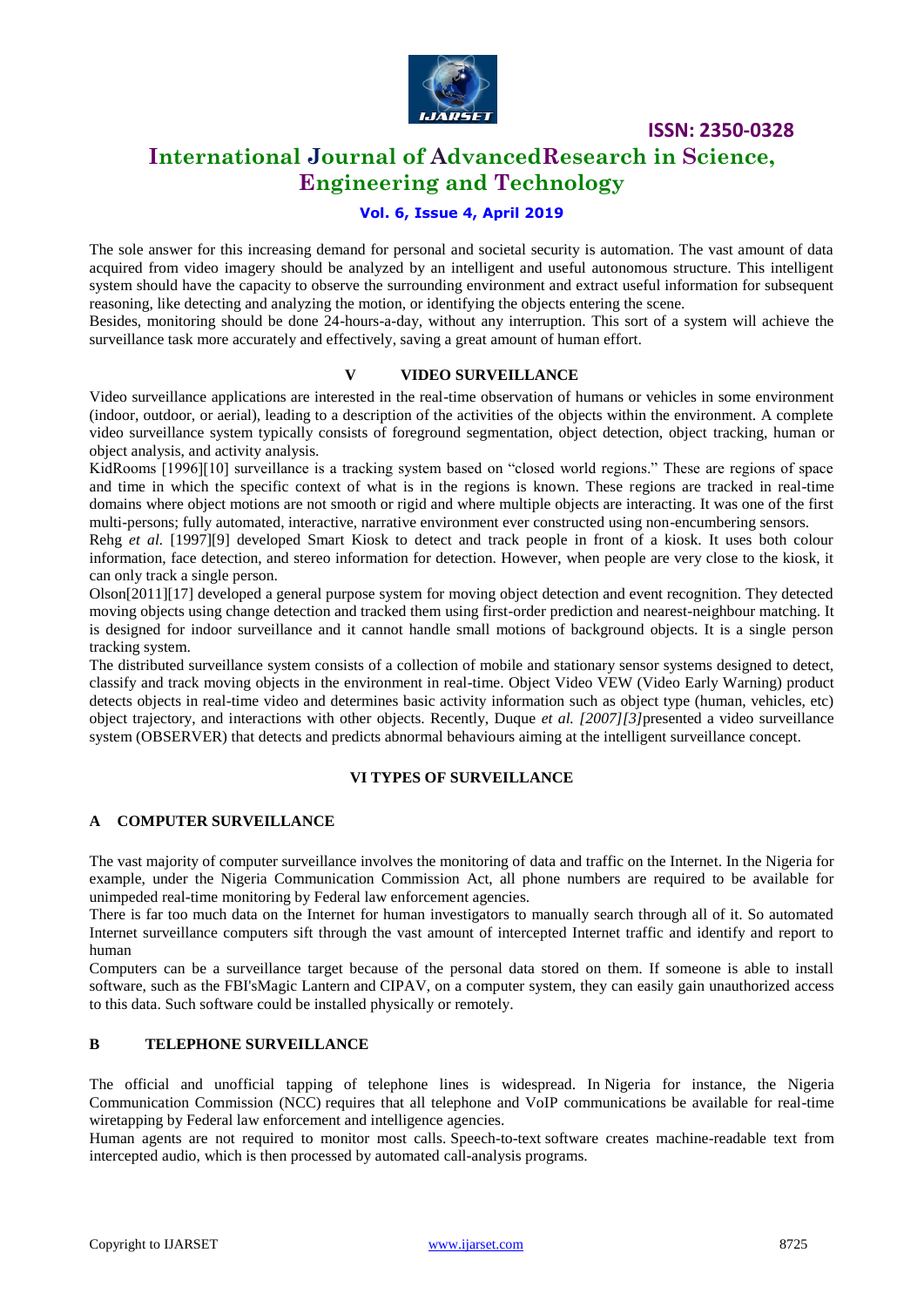

# **International Journal of AdvancedResearch in Science, Engineering and Technology**

# **Vol. 6, Issue 4, April 2019**

Law enforcement and intelligence services in the United Kingdom and the United States possess technology to activate the microphones in cell phones remotely, by accessing phones' diagnostic or maintenance features in order to listen to conversations that take place near the person who holds the phone.

Mobile phones are also commonly used to collect location data. The geographical location of a mobile phone (and thus the person carrying it) can be determined easily even when the phone is not being used, using a technique known as [multilateration](http://en.wikipedia.org/wiki/Multilateration) to calculate the differences in time for a signal to travel from the cell phone to each of several [cell to](http://en.wikipedia.org/wiki/Cell_towers) [wersn](http://en.wikipedia.org/wiki/Cell_towers)ear the owner of the phone.

### **C CAMERA SURVEILLANCE**

Surveillance cameras are video cameras used for the purpose of observing an area. They are often connected to a recording device or [IP network,](http://en.wikipedia.org/wiki/IP_network) and may be watched by a [security guard](http://en.wikipedia.org/wiki/Security_guard) or [law enforcement officer.](http://en.wikipedia.org/wiki/Law_enforcement_officer) Cameras and recording equipment used to be relatively expensive and required human personnel to monitor camera footage, but analysis of footage has been made easier by automated software that organizes digital video footage into a searchable [database,](http://en.wikipedia.org/wiki/Database) and by video analysis software.



Figure 2.1: Surveillance Camera(source: Gil-Jiménez P.,2007)[6]

#### **D BIOMETRIC**

Biometric surveillance is any technology that measures and analyzes human physical and/or behavioural characteristics for authentication, identification, or screening purposes. Examples of physical characteristics include fingerprints, DNA, and facial patterns. Examples of mostly behavioural characteristics include gait (a person's manner of walking) or voice.

[Facial recognition](http://en.wikipedia.org/wiki/Facial_recognition_system) is the use of the unique configuration of a person's facial features to accurately identify them, usually from surveillance video.

Another form of behavioural biometrics, based on [affective computing,](http://en.wikipedia.org/wiki/Affective_computing) involves computers recognizing a person's emotional state based on an analysis of their facial expressions, how fast they are talking, the tone and pitch of their voice, their posture, and other behavioural traits. This might be used for instance to see if a person is acting "suspicious. Facial thermographs are in development, which allow machines to identify certain emotions in people such as fear or stress, by measuring the temperature generated by blood flow to different parts of their face. Law enforcement officers believe that this has potential for them to identify when a suspect is nervous, which might indicate that they are hiding something, lying, or worried about something.

#### **E CORPORATE SURVEILLANCE**

Corporate surveillance is the monitoring of a person or group's behaviour by a corporation

According to the [American Management Association](http://en.wikipedia.org/wiki/American_Management_Association) and the ePolicy Institute that undertake an annual quantitative survey about electronic monitoring and surveillance with approximately 300 U.S. companies, "more than one fourth of employers have fired workers for misusing e-mail and nearly one third have fired employees for misusing the Internet". More than 40% of the companies monitor e-mail traffic of their workers, and 66% of corporations monitor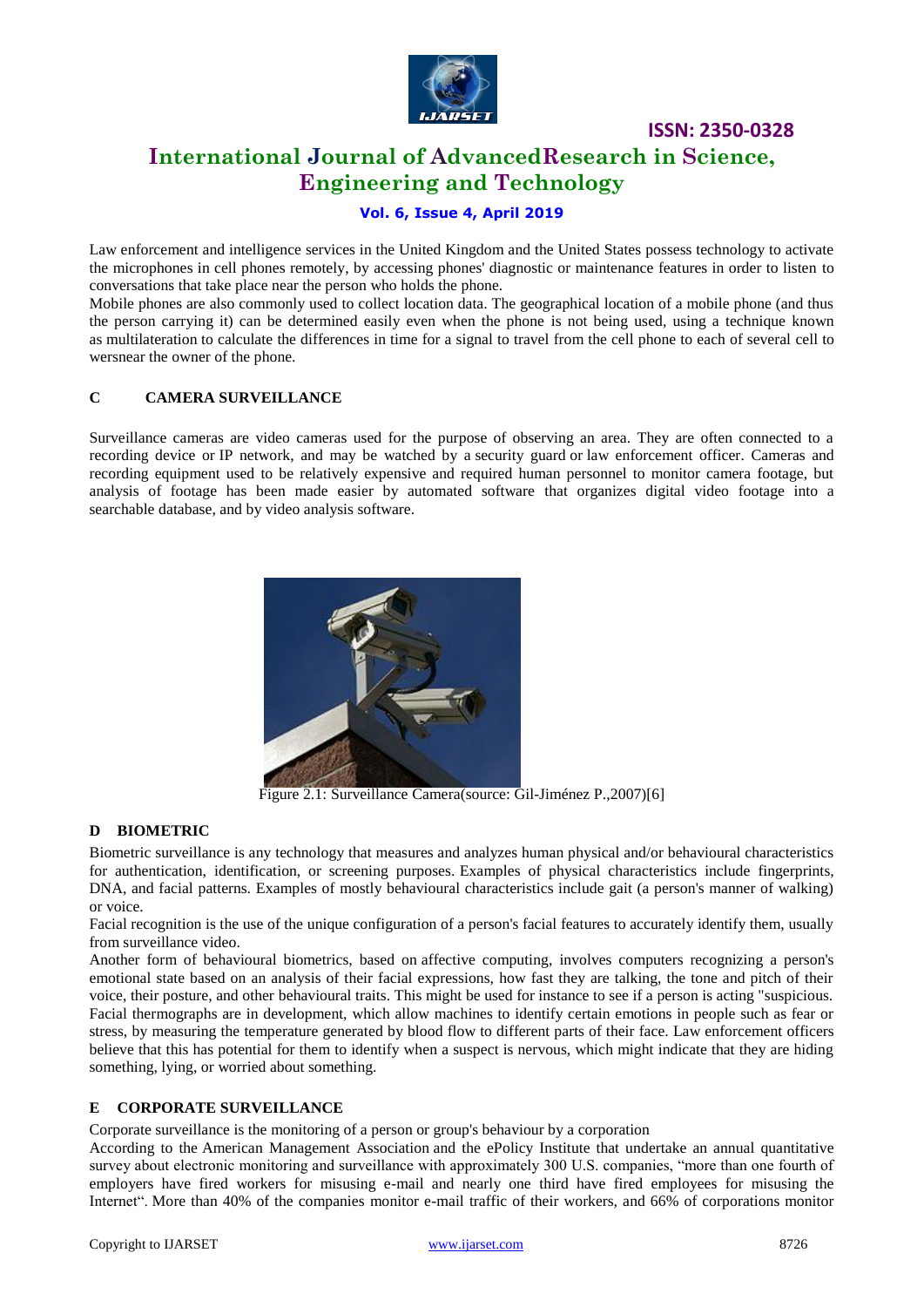

# **International Journal of AdvancedResearch in Science, Engineering and Technology**

### **Vol. 6, Issue 4, April 2019**

Internet connections. In addition, most companies use software to block non-work related websites such as sexual or pornographic sites, game sites, social networking sites, entertainment sites, shopping sites, and sport sites.

#### **VII SOUSVEILLANCE**

This is the practice of avoiding surveillance or making surveillance difficult. Developments in the late twentieth century have caused counter surveillance to dramatically grow in both scope and complexity, such as the Internet, increasing prevalence of electronic [security systems,](http://en.wikipedia.org/wiki/Security_systems) high-altitude (and possibly armed), large corporate and government computer databases.

sousveillance is the practice of the reversal of surveillance on other individuals or groups. Counter-surveillance can be used in applications to prevent corporate spying or to track other criminals by certain criminal entities. It can also be used to deter stalking methods used by various entities and organizations

sousveillance is inverse surveillance, involving the recording by private individuals, rather than government or corporate entities.

#### **VIII SOUSVEILLANCE CASES**

According to the United Nations Interregional Crime and Justice Research Institute Imrohoroglu et al. (2006)[2], people victimized by property crime (as a % of the total population) varied between 14.8% in New Zealand to 12.7% in Italy,12.2% in U.K., 10% in U.S., 3.4% in Japan and 31.7% in Nigeria. The possible explanations for cross country differences are many, ranging from distinct definitions of crimes and different reporting rates (percentage of the total number of crimes actually reported to the police), to real differences in the incidence of crime and even to different cultural aspects. It can even be contributed to democracy as explained by Lin (2007)[8], whereby compared to nondemocratic governments, democratic government punish major (minor) crime more (less) and hence this crime rate is lower (higher).

No matter how we look at it, it is still an utmost important subject due to its large impact on a psychological aspect as well as economical aspect. Its pernicious effects on economic activities and more generally on the quality of life of people contribute to the emerging fact that crime is merging as a priority in policy agendas worldwide. The relationship between crime and development is a very crucial economic issue. Crime can hinder growth in a country. Higher crime rates have been found to reduce both domestic and foreign investment (Boba, R. 2005)[14] and have been linked to lower job creation and sales growth (Skogan 1984)[15]. Due to the complexity of the phenomenon and lack of consensus among policy makers or scholars, research on this issue continues to be conducted in many areas.

#### **A. OWERRI ZENITH BANK ROBBERY**

The armed robbers trailed a customer who came in to deposit a huge sum of money to the Zenith bank branch located along Wetheral Road, opposite Dan Anyiam Stadium in the owerri city of imo state. On reach, the robbers engaged in a gun battle with police as they shot aimlessly. One of the thieves was gunned down when he tried entered the gate post. The thieves try to make away with the money but engaged with the Police in a shootout.

On Arrival, the operatives engaged the four armed robbers that arrived the bank with an ash colour Toyota Camry in a shootout. At the end of the shootout, three Police men sustained various degrees of gunshot injuries.

It was with the help of the cctv camera the police were able to trace the thieves and were eventually apprehended. (Naijanews, 2017)[11]

#### **B OFFA ROBBERY CASE**

Robbers attacked two banks and a police station, killing 15 people including nine police officers in Offa, central Nigeria.

Late Thursday afternoon, "a gang of robbers' invaded police and bank headquarters in Offa," Ajayi Okasanmi, police spokesman in Kwara State, told AFP.

He added that the police officers had been attacked by surprise, without however detailing the precise circumstances under which the victims had been killed.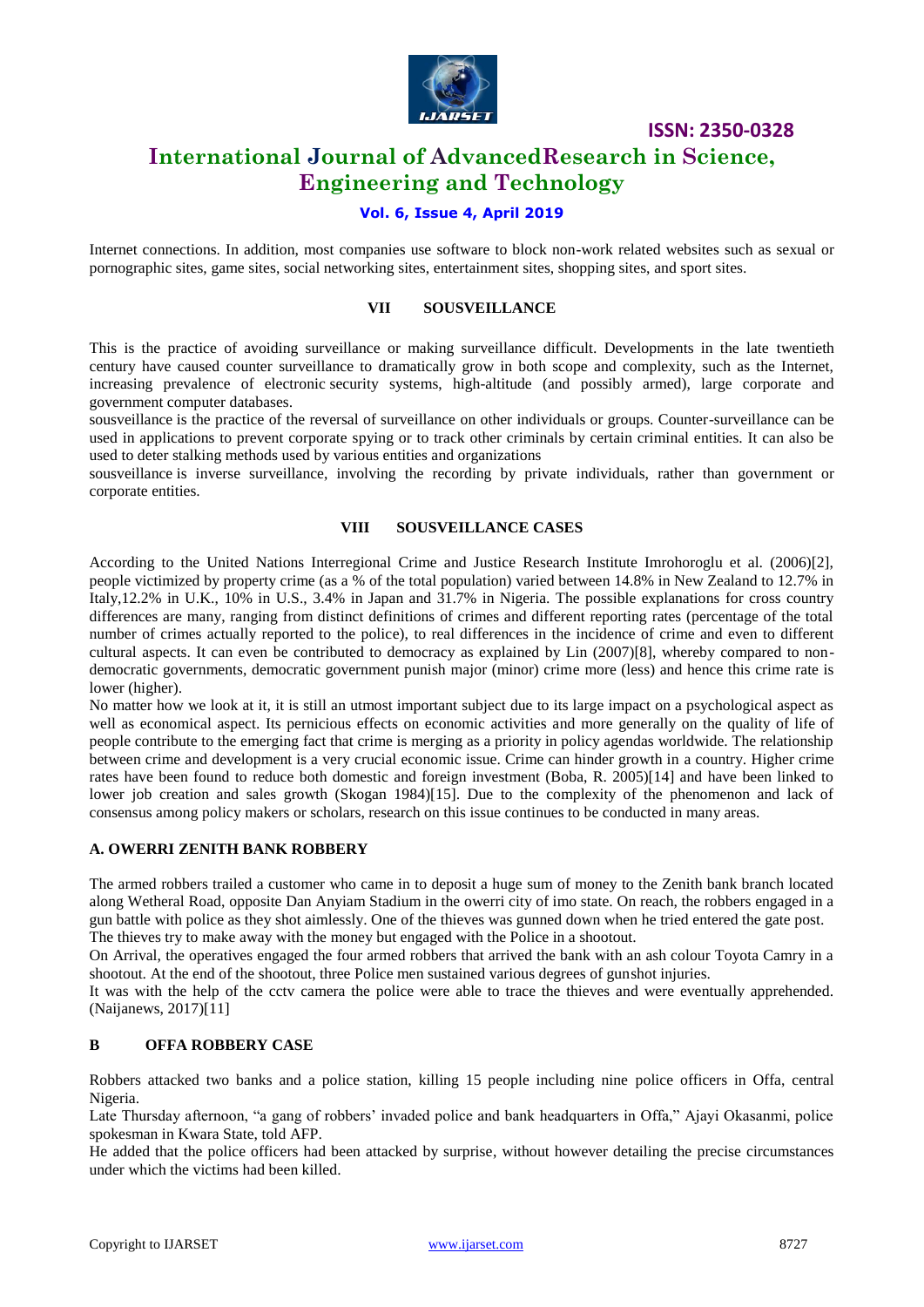

# **International Journal of AdvancedResearch in Science, Engineering and Technology**

# **Vol. 6, Issue 4, April 2019**

With the help of the cctv camera, it was observed that It would have been worse if the police had retaliated forcefully, but we would have endangered the lives of civilians at the scene of the attacks, in the commercial district of Offa, a locality of about 100,000 inhabitants in Kwara State. (Newsexpress, 2018)[12]

#### **C HOUSE HELPS: WEIGHING THE ODDS**

Usually, a married woman, especially one that works in an office or far from home, starts toying with the idea of engaging the services of a house-help when she becomes a mother. As the babies arrive one after the other and she is also saddled with the never-ending household chores, her predicament stares her squarely in the face. Her maternity leave is over and she has to resume work, but there is no help in sight, then she begins to grasp the full import of the saying that "a good housemaid is like gold."

Generally, it is many women"s ardent desire to excel both at the home front and in their careers. And so, they strive to put in their very best in these two areas. But realistically, it is not an easy thing for a woman to maintain a clean house, care for the children and then perform optimally in her career. With modern-day living and all its possible and impossible demands, it could be a herculean task combining all these and desiring to come up tops.

So, in tackling this knotty issue, families have devised various methods suitable to their circumstances and needs. While some have resorted to engaging the services of house-helps, albeit reluctantly, others, who feel uncomfortable with the idea of harbouring a total stranger all in the name of a helper, have sought to overcome the challenge employing other tactics. These could be in the form of having relatives live with them. But in the situation, where this is not available, it poses a huge problem. More often than not, however, people opt to settle for house-helps, who would be easy to control, as their services are paid for.

Interestingly, engaging the services of a house-help is not always a fallout of urgent necessity. To some people, the idea has come to be viewed as a sort of status symbol; to show that the family is buoyant enough to afford such luxury or that "madam has arrived." In such cases, the madam in question merely uses the house-help as an escort when attending public functions, whereby she walks elegantly into a gathering with the house-help in tow, carrying the baby and her bags.

But like everything else in life, the act of engaging the services of house-helps brings in its trail certain advantages and disadvantages. While some women feel that the disadvantages far outweigh the advantages and would thus go to any length to avoid hiring house-helps and somehow find a way to cope, others just cannot do without them.

To this category of women, it is far better to condone the excesses and vices associated with house-helps than suffer the pains. In recent time, however, there have been growing concerns over the threat some house-helps pose to families, especially the little children in the household. There is an increase in the rate at which some house-helps reportedly unleash terror, brutality and hatred, leading to distrust and insecurity on the part of their employers. Events happening around reveal that many families, especially mothers, whether single or otherwise, have today lost their sleep, privacy, properties, children and other valuables to sheer negligence or nonchalant attitude of maids. (Guardian, 2015)[5]

#### **IX KNOW THE ENEMY**

Security pros should take a moment to re-think their assumptions about their facility's enemies. Don't overlook the obvious. Don't spend too much time on the esoteric. Shake up your thinking to improve threat assessments and subsequent response planning. Security novices should also remember to take the time to understand the various enemies they could be facing. Planning effectively depends on knowing who you're up against.

According to Stephen (2002)[16] do you know who your enemies are? When setting up security plans, do you envision fighting off groups of armed international terrorists? If so, you may be making a big mistake. You're more likely to face threats closer to home, and your security plans will be flawed until you know your enemies.

Whether experienced in threat assessments and security planning or not, it's impossible to mount an effective defense without knowing the enemy. Following is a guide to the five broad categories of aggressors, a "rogue's gallery of bad guys" who may be targeting a facility. Their acts can range from crimes such as burglary, embezzlement or fraud, to "low-intensity conflict threats" such as unconventional warfare.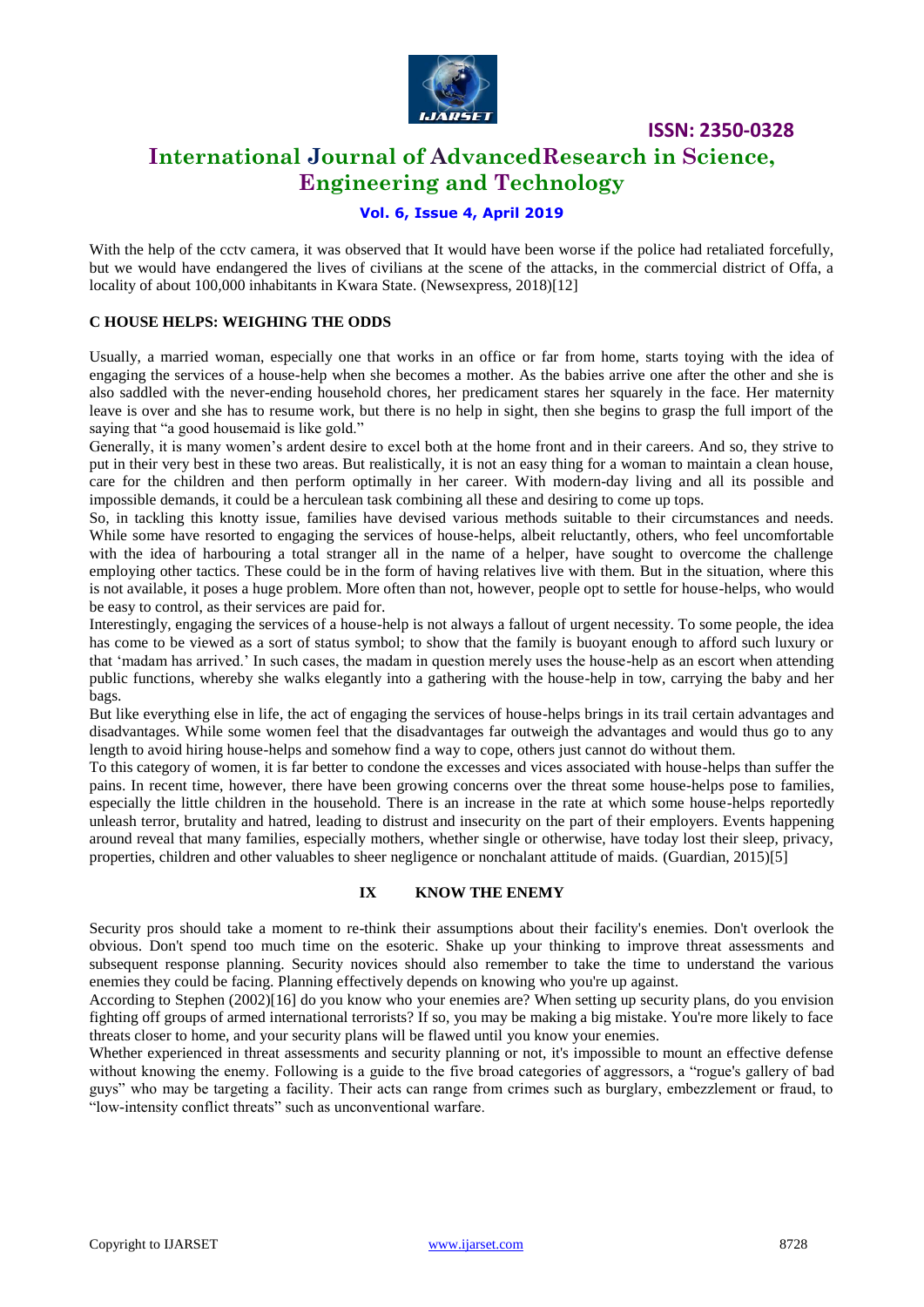

# **International Journal of AdvancedResearch in Science, Engineering and Technology**

# **Vol. 6, Issue 4, April 2019**

### **A CRIMINALS**

Consider criminals by their degree of sophistication: unsophisticated, sophisticated and organized groups. While they share the common objective of stealing valuable assets, what they target, the quantities they seek, their efficiency and the finesse of their actions vary significantly. In some cases, vandals and activists may be included under this category.

#### **B VANDALS AND ACTIVISTS**

While the degree of damage they seek to cause will vary with their sophistication and motivation, they typically cause destruction to achieve publicity, notoriety and a reputation. These groups are typically made up of protesters who are politically or issue-oriented. They may act out of frustration, discontent or anger against the actions or stated position of a company in regard to a particular issue. They may also be acting for or against other social or political groups. Their selection of targets will vary based on the risk associated with attacking them.

#### **C EXTREMISTS**

Often fanatical in their political beliefs, extremists take radical, violent actions to gain support for their beliefs or causes.

#### **D PROTESTERS**

This group is considered a threat only when violent. While lawful protests are a fact of life, protesters must be taken into account in security planning and threat assessments. Typically, significant protective measures beyond basic crowd control are not normally needed to address their actions. However, there is the possibility that extremists or vandals/activists in the crowd will incite violence.

#### **E TERRORISTS**

As recent events illustrate, terrorists are almost always ideologically, politically or issue-oriented. They commonly work in small, well-organized groups (cells). They are sophisticated, skilled with tools and weapons and possess an efficient planning capability.

#### **X CRIMINOLOGICAL THEORY AND ITS APPLICATION TO VIDEO SURVEILLANCE**

According to the routine activity theory of criminology, criminal incidents occur when three spheres converge. The three factors that are necessary to enable prohibited behaviour are:

- 1. The motivated offender
- 2. a suitable target, and
- 3. Absence of a capable guardian.

In the Nigeria Security system, the offender exists as a result of religious or political ideology. Preventing the motivated offender becomes a huge undertaking that involves the tireless efforts of diplomats, mediators and religious leaders. In crime control, minimizing the potential for motivated offenders requires social service intervention. Drug and alcohol rehabilitation, anger management, behavioural modification, employment services, etc. become issues that the broad-thinking criminal justice professional must engage in order to reduce the number of motivated offenders.

Unlike the intangible ideologies and the social service concerns, reducing suitable targets can be an observed accomplishment. Hardening potential targets usually requires changing the physical structure or improving the visible security measures surrounding the structure. The number of critical infrastructure locations continues to multiply and the cost of hardening the targets is astronomical. Since the process of target-hardening is a never-ending process, the likelihood of reasonably reducing the number of suitable targets remains slim.

Capable guardianship endures as the sphere that public safety professionals can influence most effectively and efficiently. This particular realm of the routine activity theory purports that communities possessing active oversight tend to be victimized by less criminal activity. Capable guardianship within the neighbourhoods of our cities has been left to the supervision provided by parents, concerned adults and law enforcement. Technological advances have dramatically changed the capable guardian sphere for Nigeria security threats. CCTV surveillance of public areas can supplement or possibly replace human supervision in the terrorist prevention model.

Most criminologists assert that the pool of motivated offenders will always exist and that attention needs to be directed towards minimizing suitable targets for crime and increasing the level of capable guardianship. The cost and success of hardening the variety of potential terrorist targets can make the mission of neutralizing this sphere unreasonable. This